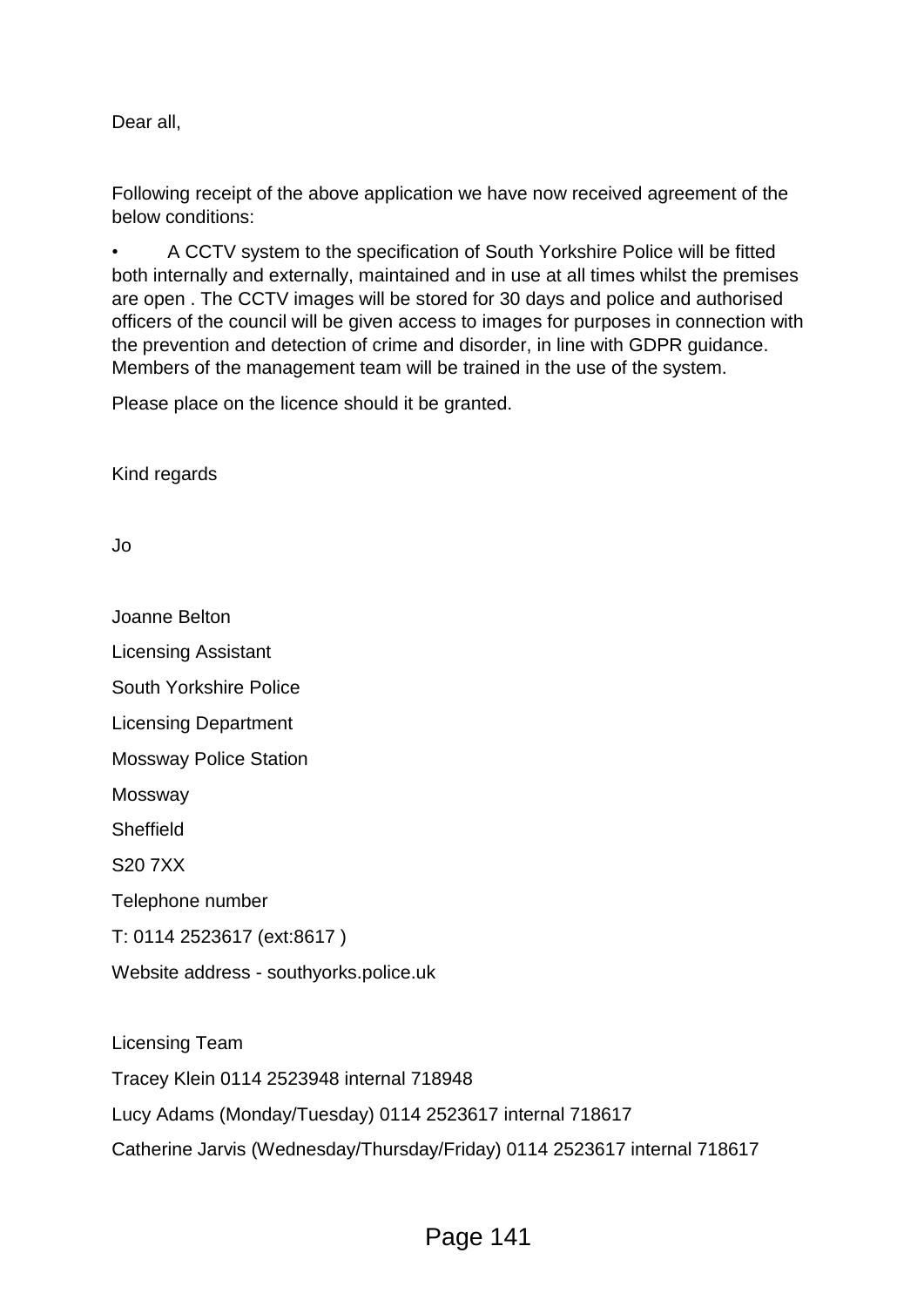Ian Armitage 0114 2523618 internal 718618 Cheryl Topham 0114 2523163 internal 718163 Alicia Marsden 0114 2523111 internal 718 111 Daniel Barraclough 0114 2523556 internal 718556 John O'Malley 0114 2964536 internal 714308

From: SHEFFIELD\_Licensing Sent: 02 February 2022 11:44 To: 'Tim Shield' <TShield@john-gaunt.co.uk> Subject: RE: Additional condition for Sheffield Olympic Legacy Park,

Good Morning Tim,

Thank you for your email.

We are happy with your response and are confident you have adequate coverage with what you have proposed below.

I will therefore remove the Car park coverage requirement from the condition .

Kind regards

Jo

Joanne Belton Licensing Assistant

South Yorkshire Police

Licensing Department

Mossway Police Station

Mossway

**Sheffield** 

S20 7XX

Telephone number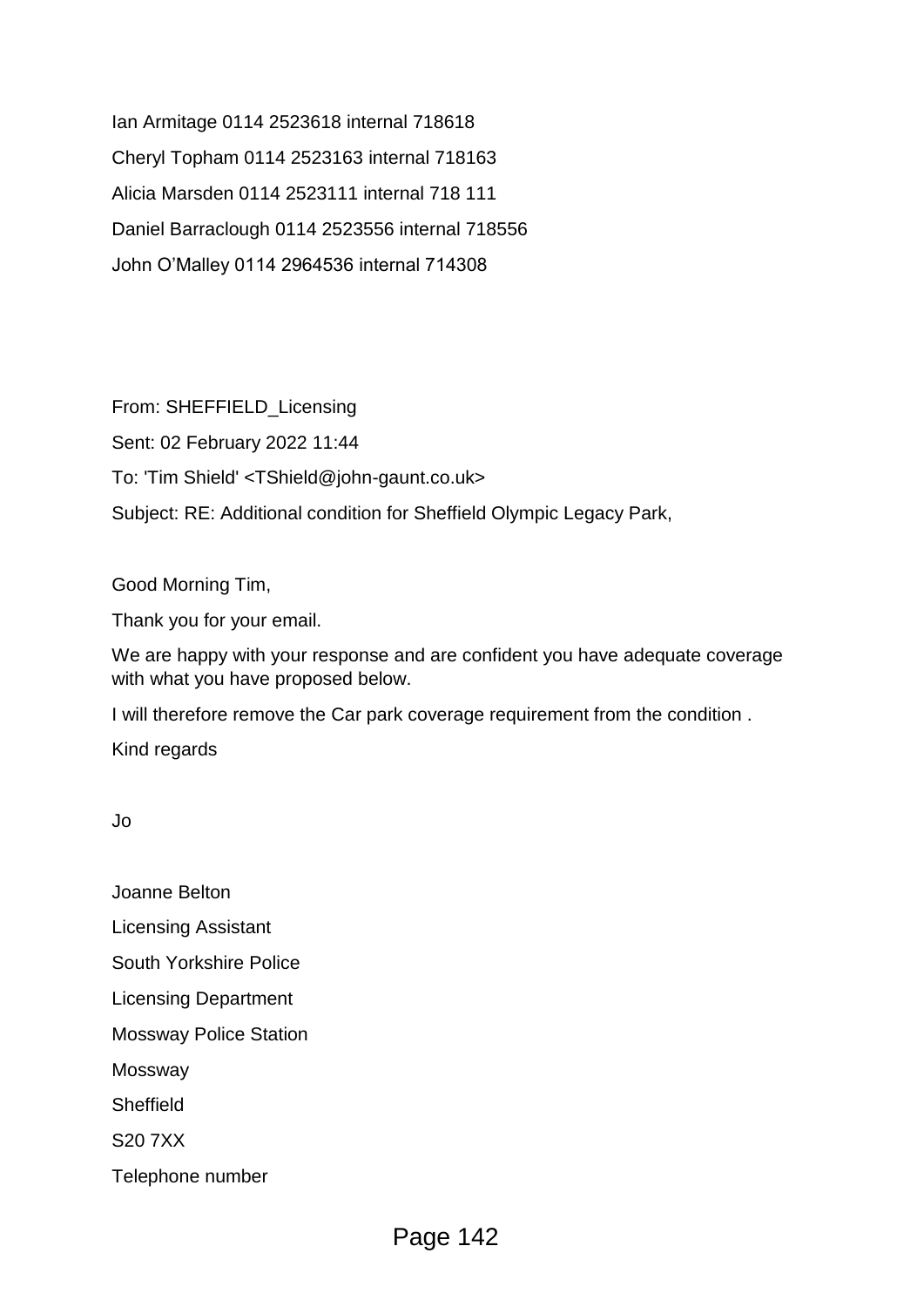T: 0114 2523617 (ext:8617 ) Website address - southyorks.police.uk

Licensing Team Tracey Klein 0114 2523948 internal 718948 Lucy Adams (Monday/Tuesday) 0114 2523617 internal 718617 Catherine Jarvis (Wednesday/Thursday/Friday) 0114 2523617 internal 718617 Ian Armitage 0114 2523618 internal 718618 Cheryl Topham 0114 2523163 internal 718163 Alicia Marsden 0114 2523111 internal 718 111 Daniel Barraclough 0114 2523556 internal 718556 John O'Malley 0114 2964536 internal 714308

From: Sue McCourt <smccourt@john-gaunt.co.uk> On Behalf Of Tim Shield

Sent: 27 January 2022 13:52

To: SHEFFIELD\_Licensing <Sheffield.Liquor-Licensing@southyorks.pnn.police.uk>

Cc: CATHERINE JARVIS <Catherine.Jarvis@southyorks.pnn.police.uk>; LUCY ADAMS <Lucy.Adams@southyorks.pnn.police.uk>

Subject: RE: Additional condition for Sheffield Olympic Legacy Park,

## Dear Jo

Thank you for your email and my apologies for the little bit of time it has taken to come back to you on the requested CCTV condition. I have spoken to my clients and they make the following comments:

(a) The car park is not part of our clients premises and therefore please can the reference to this in the draft condition be removed.

For your information the areas to be covered by the CCTV proposed are as follows:

All entrance/exits

Lobby

Meeting and Hospital Suite

**Stand**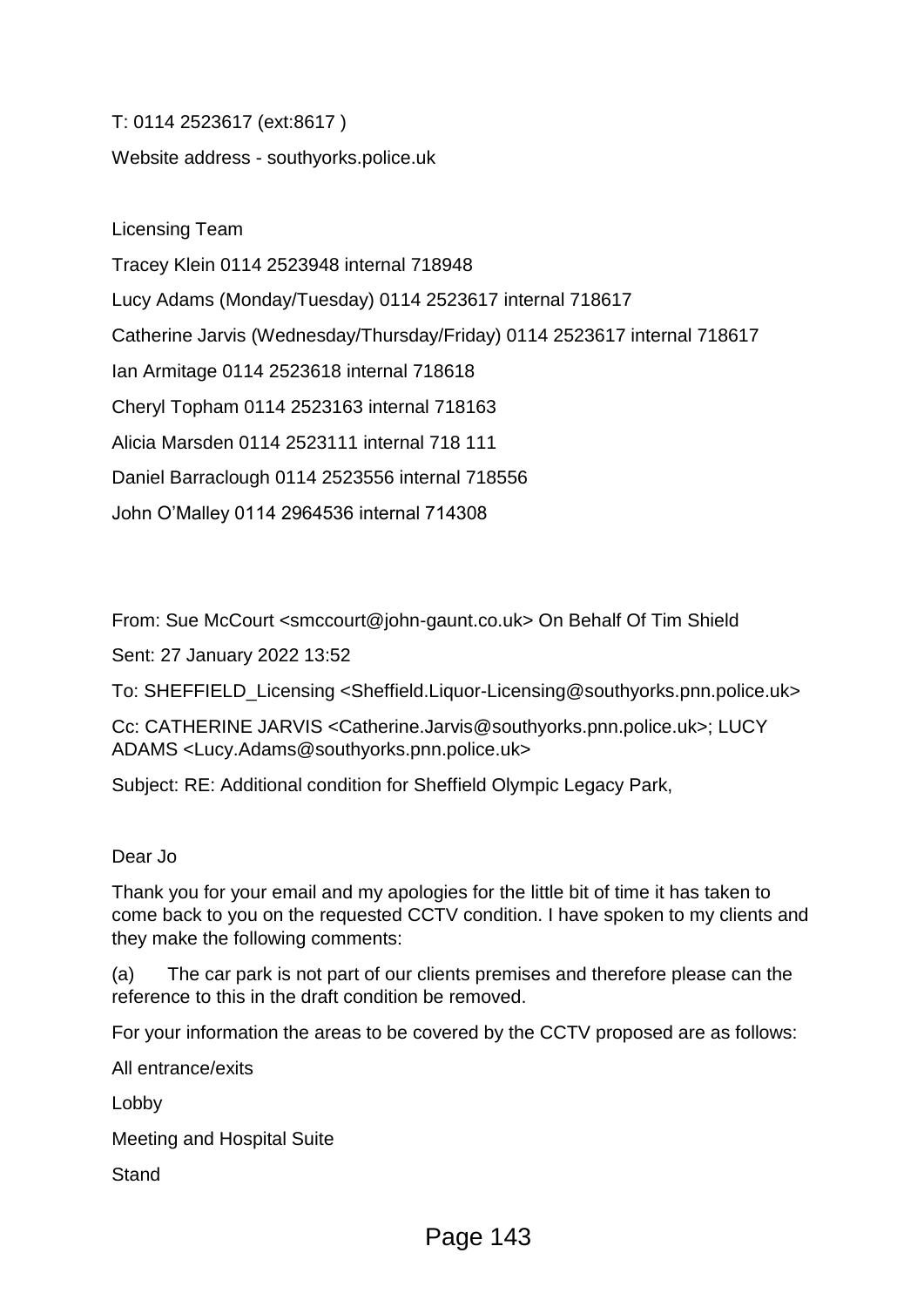**Pitch** 

**Turnstiles** 

Concessions Stand.

My clients have supplied a specification which please see attached email in that regard.

Will the detail above be sufficient for the purposes of your condition (subject to amendment to remove reference to the car park) ?

I look forward to hearing from you.

Kind regards Tim Shield Partner Sent by Sue McCourt

TShield@john-gaunt.co.uk | www.john-gaunt.co.uk

T: 0114 266 8664 | M: 07801 924 302 | F: 0114 267 9613

Omega Court | 372-374 Cemetery Road | Sheffield | S11 8FT

Premises Licences | Personal Licences | DPS Changes | Temporary Event Notices

APLH Courses |Reviews | Due Diligence | Betting and Gaming | eLearningPlus

For more details on our services please click on the links above.

From: SHEFFIELD\_Licensing <Sheffield.Liquor-Licensing@southyorks.pnn.police.uk>

Sent: 14 January 2022 09:25

To: Tim Shield <TShield@john-gaunt.co.uk>

Cc: CATHERINE JARVIS <Catherine.Jarvis@southyorks.pnn.police.uk>; LUCY ADAMS <Lucy.Adams@southyorks.pnn.police.uk>

Subject: Additional condition for Sheffield Olympic Legacy Park,

Good morning,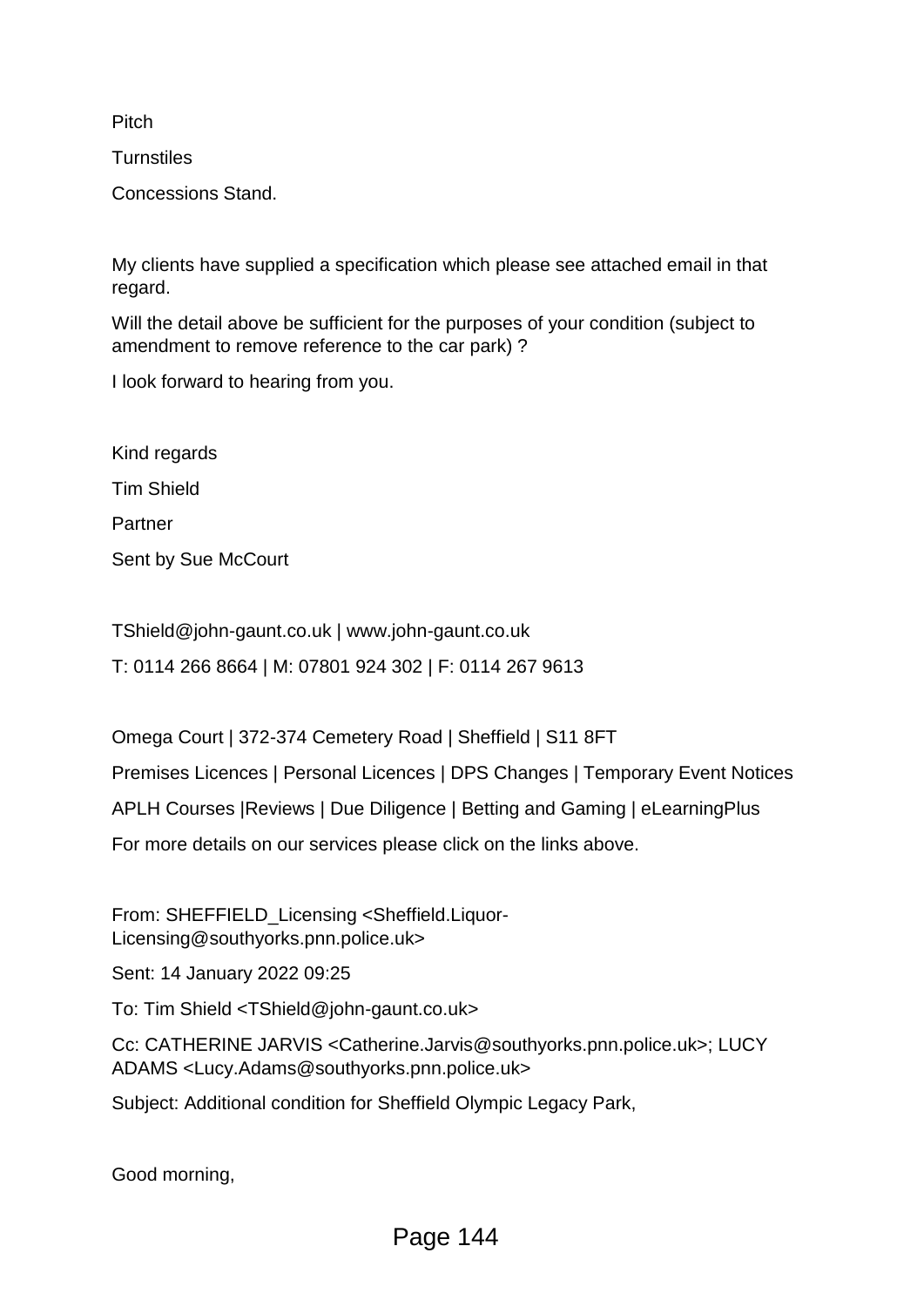I am pleased to confirm receipt of your premise licence application for Sheffield Olympic Legacy Park,

Having reviewed your proposals I have detailed the additional condition I would require adding to the licence to further promote the prevention of crime and disorder licensing objective.

Please feel free to contact me should you have any queries.

• A CCTV system to the specification of South Yorkshire Police will be fitted both internally and externally (all areas of the car park to be covered), maintained and in use at all times whilst the premises are open . The CCTV images will be stored for 30 days and police and authorised officers of the council will be given access to images for purposes in connection with the prevention and detection of crime and disorder, in line with GDPR guidance. Members of the management team will be trained in the use of the system.

I would be obliged if you could confirm agreement of the above condition .

Kind regards

Jo

Joanne Belton Licensing Assistant South Yorkshire Police Licensing Department Mossway Police Station Mossway **Sheffield** S20 7XX Telephone number T: 0114 2523617 (ext:8617 ) Website address - southyorks.police.uk

Licensing Team